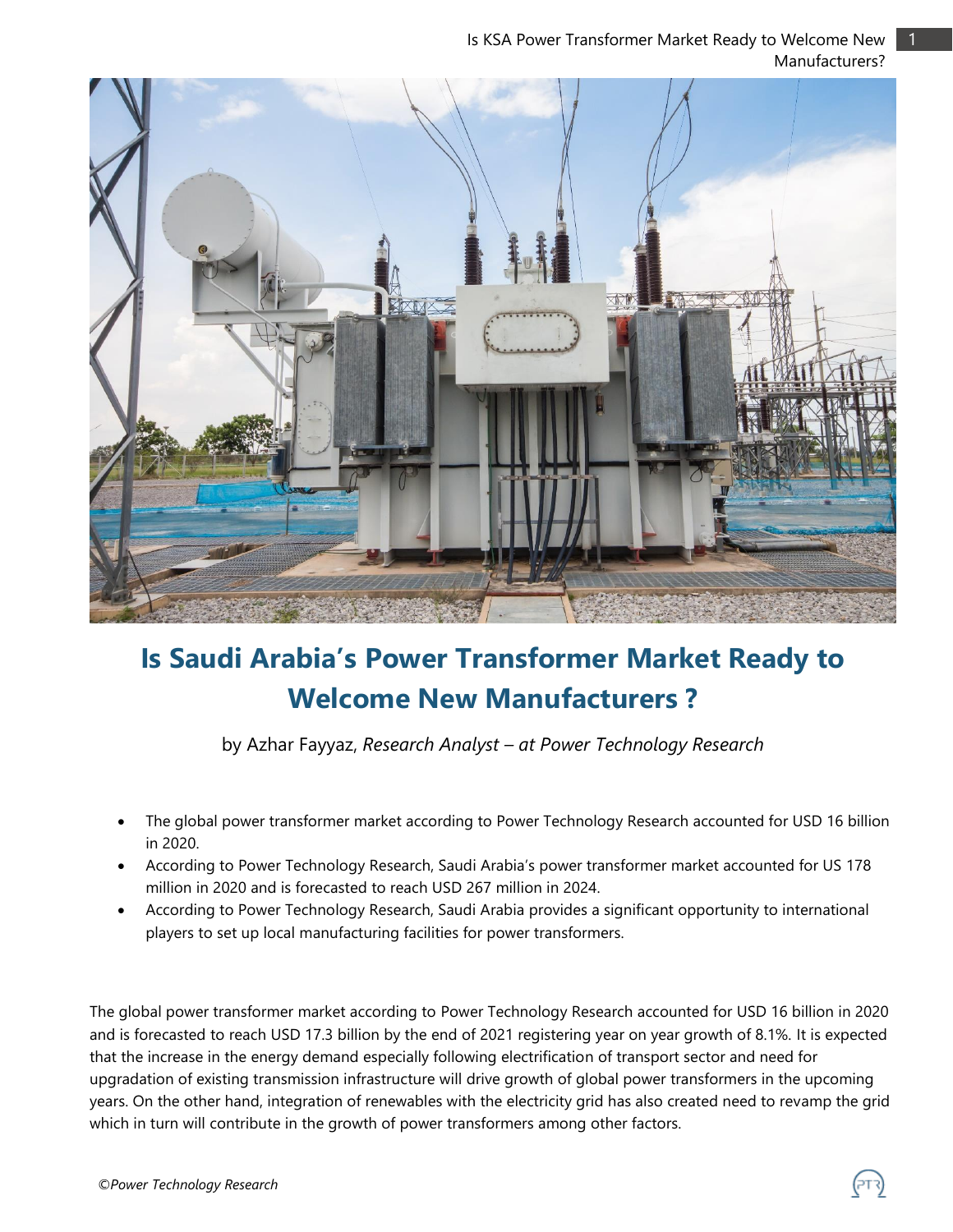According to Power Technology Research, Saudi Arabia's power transformer market accounted for US 178million in 2020 and is forecasted to reach USD 267 million in 2024 registering a CAGR of 10.7% from 2020-2024. As far as the demand in the Saudi market is concerned mega infrastructural development projects alongside consistent increase in the population is driving the demand of power transformers market. Moreover, Saudi Arabia plans to install 214,000 MVA additional transmission capacity to serve local as well as regional demand by 2030 which will drive the demand of power transformers market.



**KSA Power Transformer Market** 

Figure 1: Power transformer market sizing of Saudi Arabia from 2020-2024. Source: Power Technology Research

# **Supply**

There are no local manufacturers of power transformers (above 100 MVA) in Saudi Arabia till date and all the power transformers above 100 MVA are imported from abroad. Saudi Power Transformer Company is the only company in whole of Saudi Arabia that manufactures low and medium rating power transformers. Whereas, the Kingdom imports power transformers from leading global players that dominate the high power transformers market in Korea, Japan, USA and EU. These players include Hyundai Heavy Industries, GE Grid Solutions, Hitachi Energy, Siemens Energy, Hyosung and Toshiba.

However, it is significant to note that there are several local suppliers (Alfanar, Jana, AFICO, General Industries, GSW and others) which provide raw materials including aluminum, copper/cables, epoxy paint, insulation sheet, rubber and steel required in the production value chain to power transformer manufacturers. Additionally, several local suppliers including GCC laboratories, SASO and others have been providing testing services as well.

Therefore, keeping in mind demand of power transformers followed by availability of raw materials and testing services, Power Technology Research believes that opportunities to localize power transformers market exists in the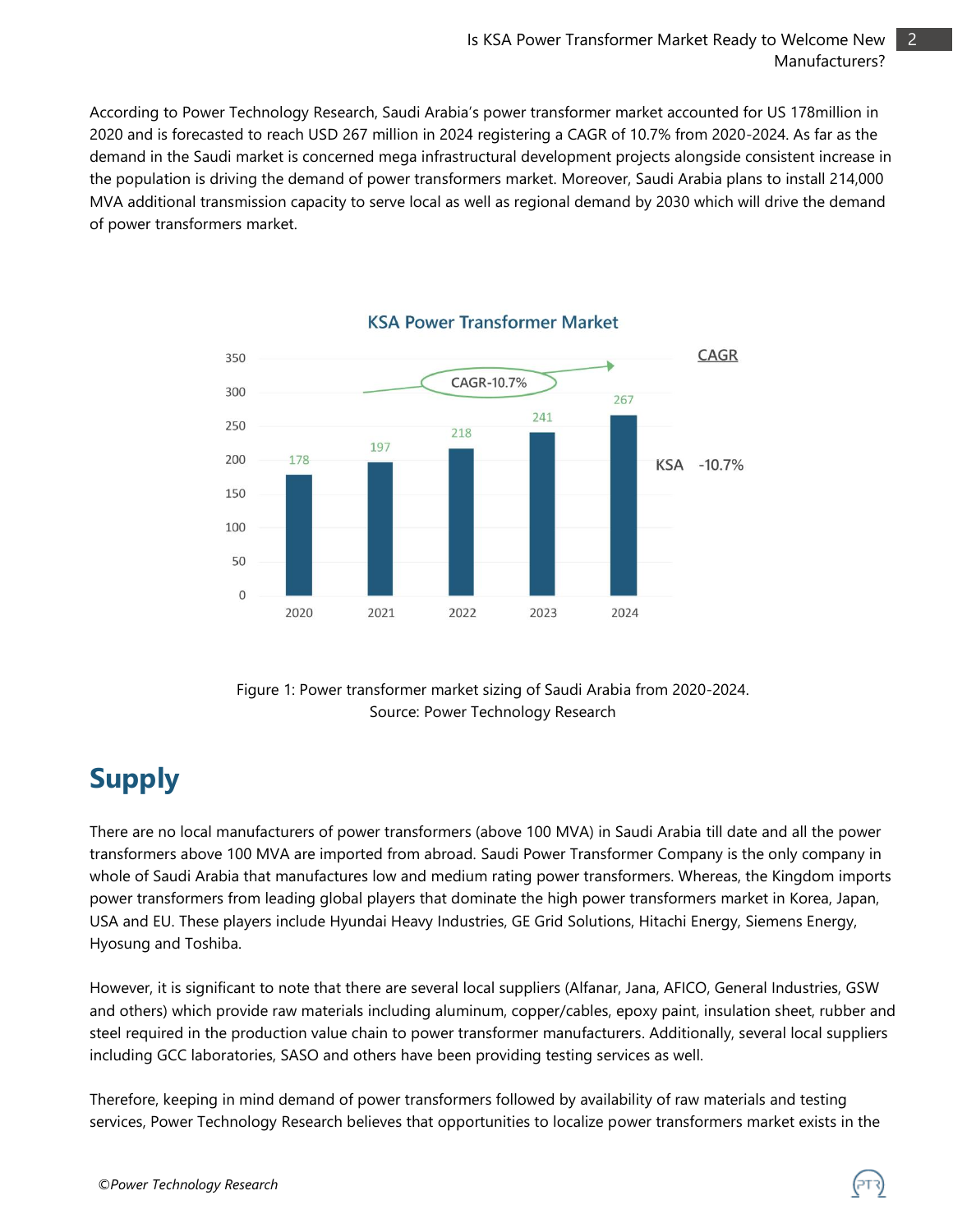country. However, major potential buyers in KSA for high power transformers would be Saudi Electric Company (SEC) and Saudi Aramco. There also exists a potential for power transformers to be exported from KSA to neighboring countries.

## **Policies and Incentive**

The government of Saudi Arabia has incentivized the localization of power transformers market through custom duty drawbacks and exemptions. It also offers up to 75% of project financing through soft loans by SIDF where HRDF covers monthly salaries of Saudi employees (15% for males and 20% for females). Additionally, it has also allowed 100% foreign direct ownership to investors interested in establishing power transformer manufacturing facilities locally.

On the other hand in order to discourage the imports of power transformers from abroad the Saudi government has increased import duties to 15%.

### Project HQ

Saudi Arabia's finance minister announced in February 2021 that only foreign companies that move their regional headquarters to Saudi Arabia by January 1, 2024 will be able to capitalize on KSA's opportunities. However, they can work with private businesses as this announcement is only applicable to contracts awarded by government owned agencies, institutions, and funds.

#### Import Ban from GCC Countries

In July 2021, Saudi Arabia amended its import rule to exclude goods made in free zones of GCC countries or using Israeli input from preferential tariff concessions. Saudi Arabia will also exclude goods from the GCC tariff agreement made by companies with a workforce of less than 25% local people and industrial products with less than 40% of added value after their transformation process. As a result of such development, the cost of transformers will increase in KSA as many foreign power transformer suppliers were importing from their Asian and European manufacturing facilities into other GCC countries and then rerouting it to KSA to evade the high KSA tariffs.

## **Looking Ahead**

According to Power Technology Research, Saudi Arabia provides a significant opportunity to international players to set up local manufacturing facilities for power transformers. Especially, if we keep in mind the market size and potential for growth because of mega infrastructure projects underway in the country for instance Neom City with a planned investment of USD 500 billion, King Abdullah Economic City with USD 59 billion planned investment and Jeddah Economic City with nearly USD 28 billion investment. It is significant to note that the market already has raw material suppliers and testing facilities for international power transformer manufacturers along with friendly tariff regime.